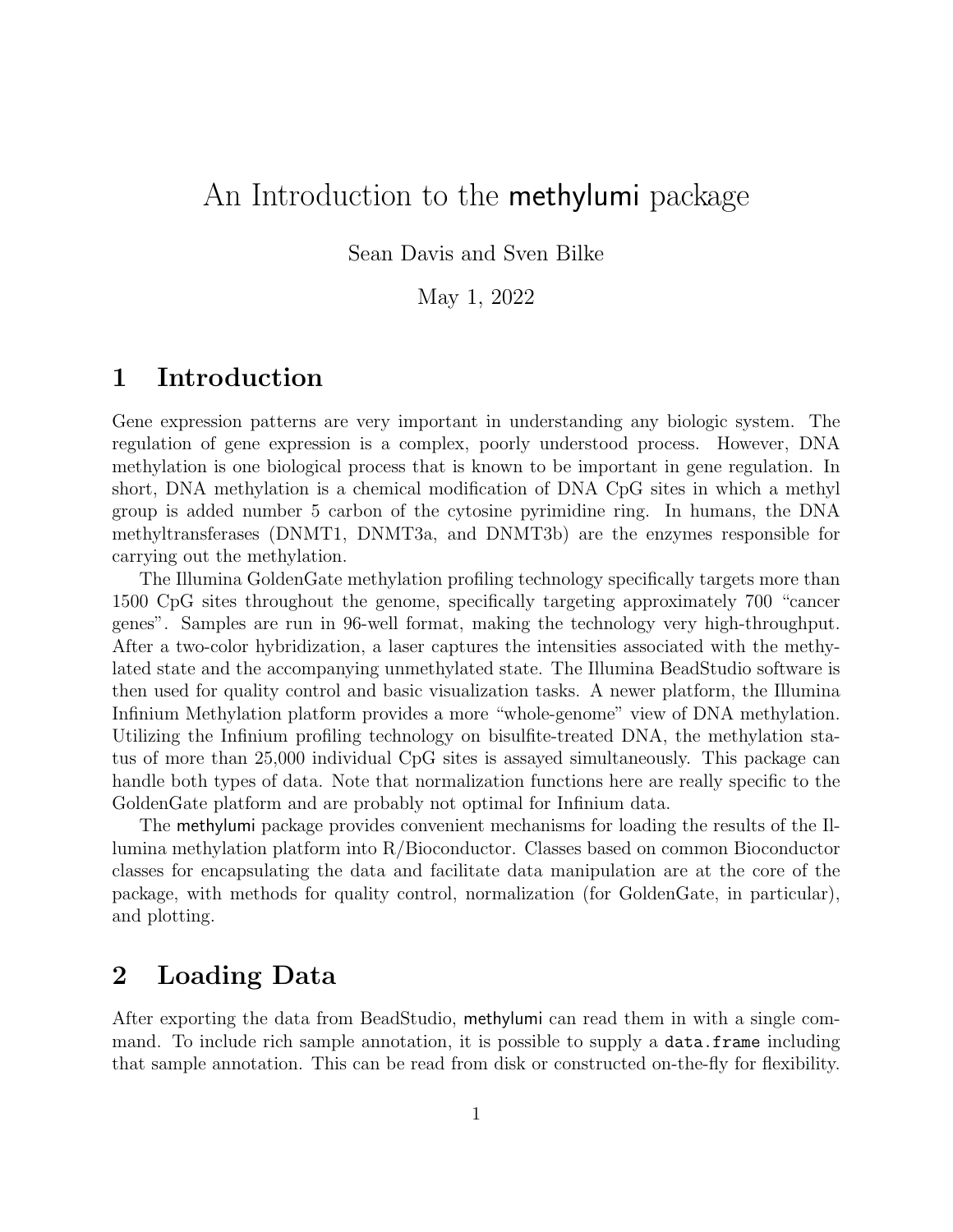If used, a SampleID column must be present and match the sample IDs used in the Bead-Studio export file. Also, if a column called *SampleLabel* is present in the data frame and it includes unique names, the values from that column will be used for the sampleNames of the resulting MethyLumiSet.

Two different formats can be read by methylumi. The "Final Report" format includes all the data in a single file. The package will look "[Header]" in the file to determine when that file format is to be used. The data block "[Sample Methylation Profile]" needs to be present in the "Final Report" format. If the data block "[Control Probe Profile]" is present, these data will be included in the *QCdata* of the resulting *MethyLumiSet* object. The second format can be a simple tab-delimited text file with headers from BeadStudio. If this format is used, the sample data and the QC data can be in separate files. The QC data need not be present for either format, but it can be helpful for quality control of data. For the examples in this vignette, a small sample set run on the Illumina GoldenGate platform will be used and the file format is the tab-delimited format.

```
suppressPackageStartupMessages(library(methylumi,quietly=TRUE))
samps <- read.table(system.file("extdata/samples.txt",
                                package = "methylumi"),sep="\t",header=TRUE)
mldat <- methylumiR(system.file('extdata/exampledata.samples.txt',package='methylumi'),
                    qcfile=system.file('extdata/exampledata.controls.txt',package="methy
                    sampleDescriptions=samps)
```
Only a subset of an entire plate is included here for illustration purposes. The mldat object now contains the data (in an eSet-like object) and quality control information (available as  $QCdata(mldat)$ , also an eSet-like object) from a set of experiments. The details of what was loaded can be viewed:

mldat

```
##
## Object Information:
## MethyLumiSet (storageMode: lockedEnvironment)
## assayData: 1536 features, 10 samples
## element names: Avg_NBEADS, BEAD_STDERR, betas, methylated, pvals, unmethylated
## protocolData: none
## phenoData
## sampleNames: M_1 M_2 ... F_10 (10 total)
## varLabels: sampleID SampleLabel Sample
## Gender
## varMetadata: labelDescription
## featureData
## featureNames: AATK_E63_R AATK_P519_R ...
## ZP3_P220_F (1536 total)
```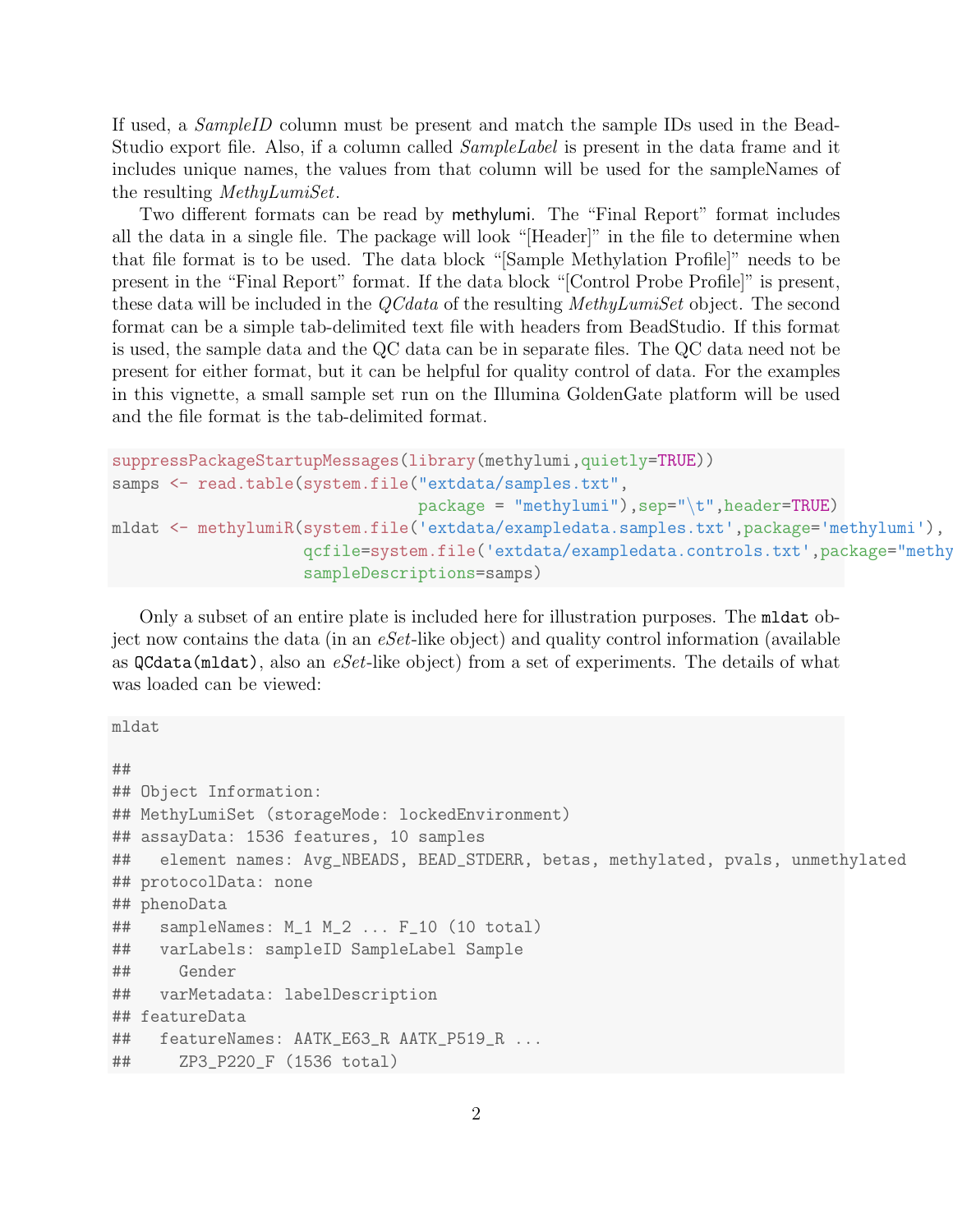```
## fvarLabels: TargetID ProbeID ... PRODUCT
## (17 total)
## fvarMetadata: labelDescription
## experimentData: use 'experimentData(object)'
## Annotation:
## Major Operation History:
## submitted finished
## 1 2022-05-01 16:58:06 2022-05-01 16:58:07
\# \# commanded to the commutation of the commutation of the commutation of the commutation of the commutation of the commutation of the commutation of the commutation of the commutation of the commutation of the commuta
## 1 methylumiR(filename = system.file("extdata/exampledata.samples.txt", package =
```
Accessors for various slots of the resulting object are outlined in the online help. It is worth noting, though, that the *QCdata* will return another *eSet*-like object of class Methy- $LumiQC$ ; the data contained here can be useful if an array has failed.

Note that the assayData names have been changed from the original column identifiers in the data file from Illumina. The mappings are available via the function getAssayDataNameSubstitutions.

#### getAssayDataNameSubstitutions()

| result                  | regex               | ##   |
|-------------------------|---------------------|------|
| betas                   | AVG_Beta            | ## 1 |
| pvals                   | ## 2 Detection Pval |      |
| Signal CY3 unmethylated |                     | ## 3 |
| Signal CY5 methylated   |                     | ## 4 |
| Signal_Red unmethylated |                     | ## 5 |
| Signal_Grn methylated   |                     | ## 6 |
| Signal_A unmethylated   |                     | ## 7 |
| Signal_B methylated     |                     | ## 8 |

# 3 Quality Control

The data that are included with the methylumi package are all normal samples from the same tissue. The samples are labeled with the presumed gender. The data are meant to be illustrative of some typical quality-control and sample-labeling problems. In order to get a quick overview of the samples, it is useful to look at an MDS plot of the samples, using only probes on the X chromosome. Since females undergo X-inactivation, they should show something approximating hemi-methylation on that chromosome while males should show very little methylation on the X chromosome.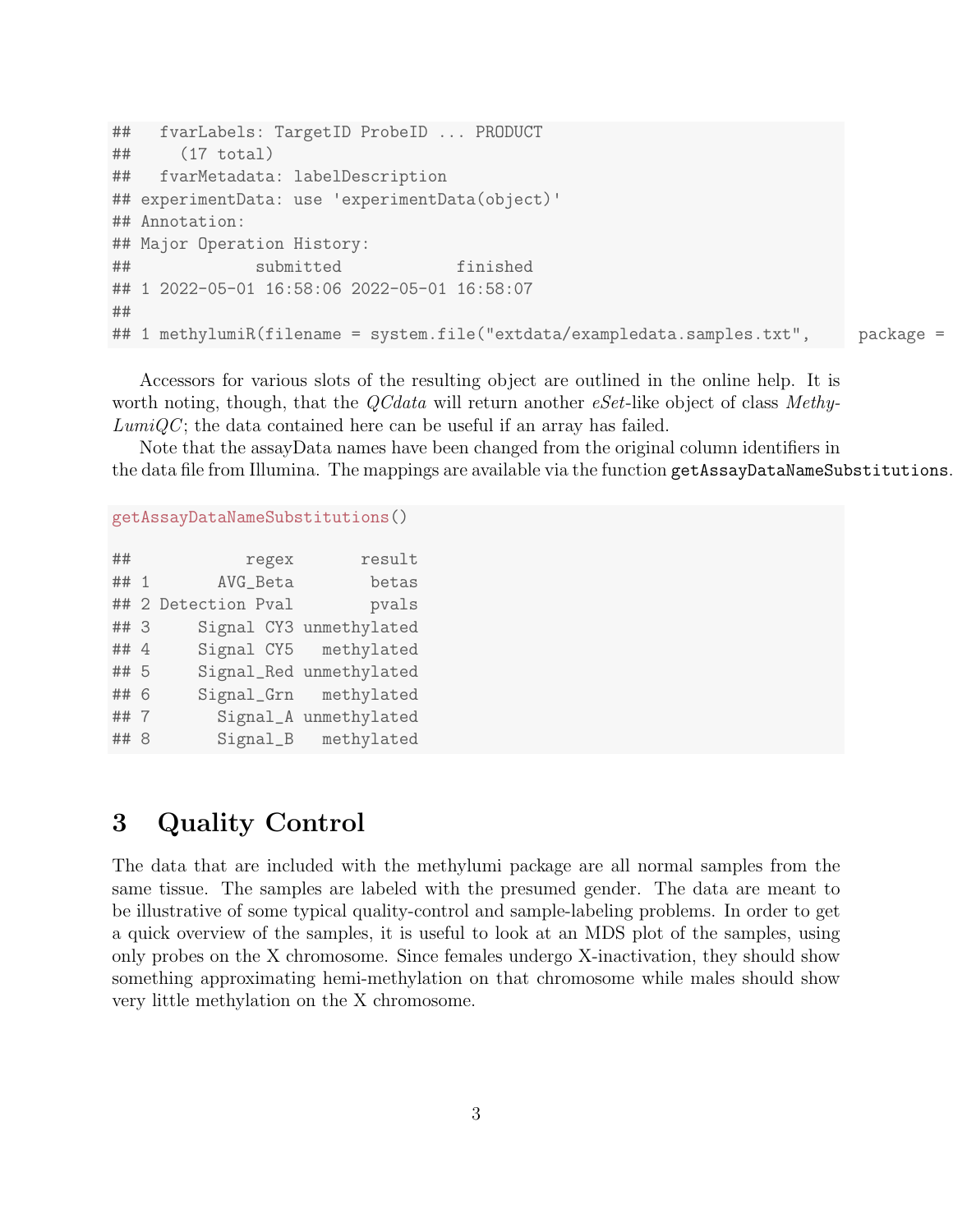md <- cmdscale(dist(t(exprs(mldat)[fData(mldat)\$CHROMOSOME=='X',])),2)

plot(md,pch=c('F','M')[pData(mldat)\$Gender],col=c('red','blue')[pData(mldat)\$Gender])



The MDS plot shows that the males and females are quite distinct except for a single male that groups with the females. Upon consultation with the laboratory investigator, the sample was found to be mislabeled. Also, it is worth noting that the males do not cluster nearly as tightly as the females. A quick evaluation of the p-values for detection for the samples will show what the problem is: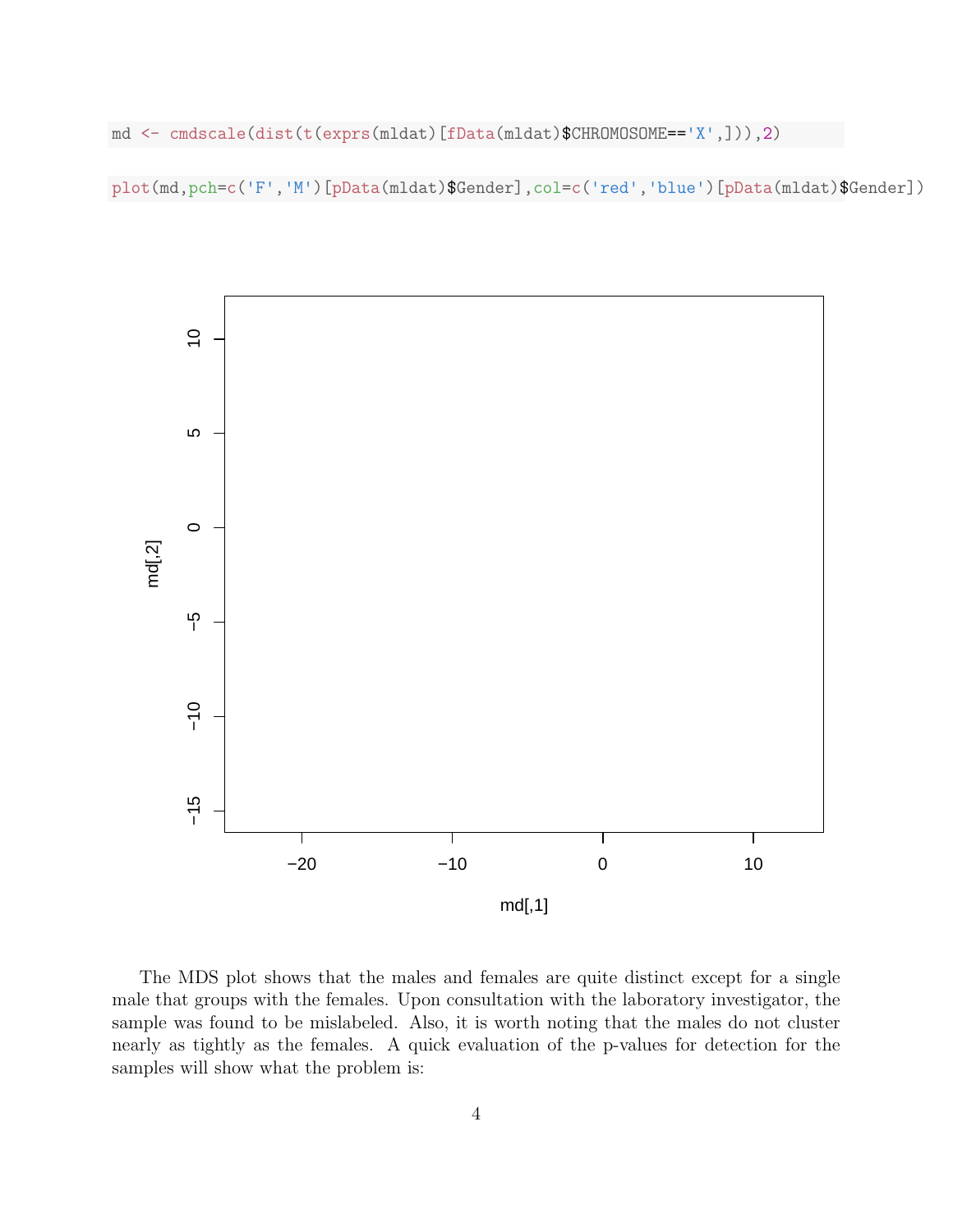```
avgPval <- colMeans(pvals(mldat))
par(las=2)
barplot(avgPval,ylab="Average P-Value")
```


So, it is quite obvious that there are two arrays that fail QC with a large percentage of the reporters showing lack of measurement.

It is also possible to use the  $qcplot$  method in combination with *controlTypes* to examine the QC data in more detail. The control types for the GoldenGate platform are: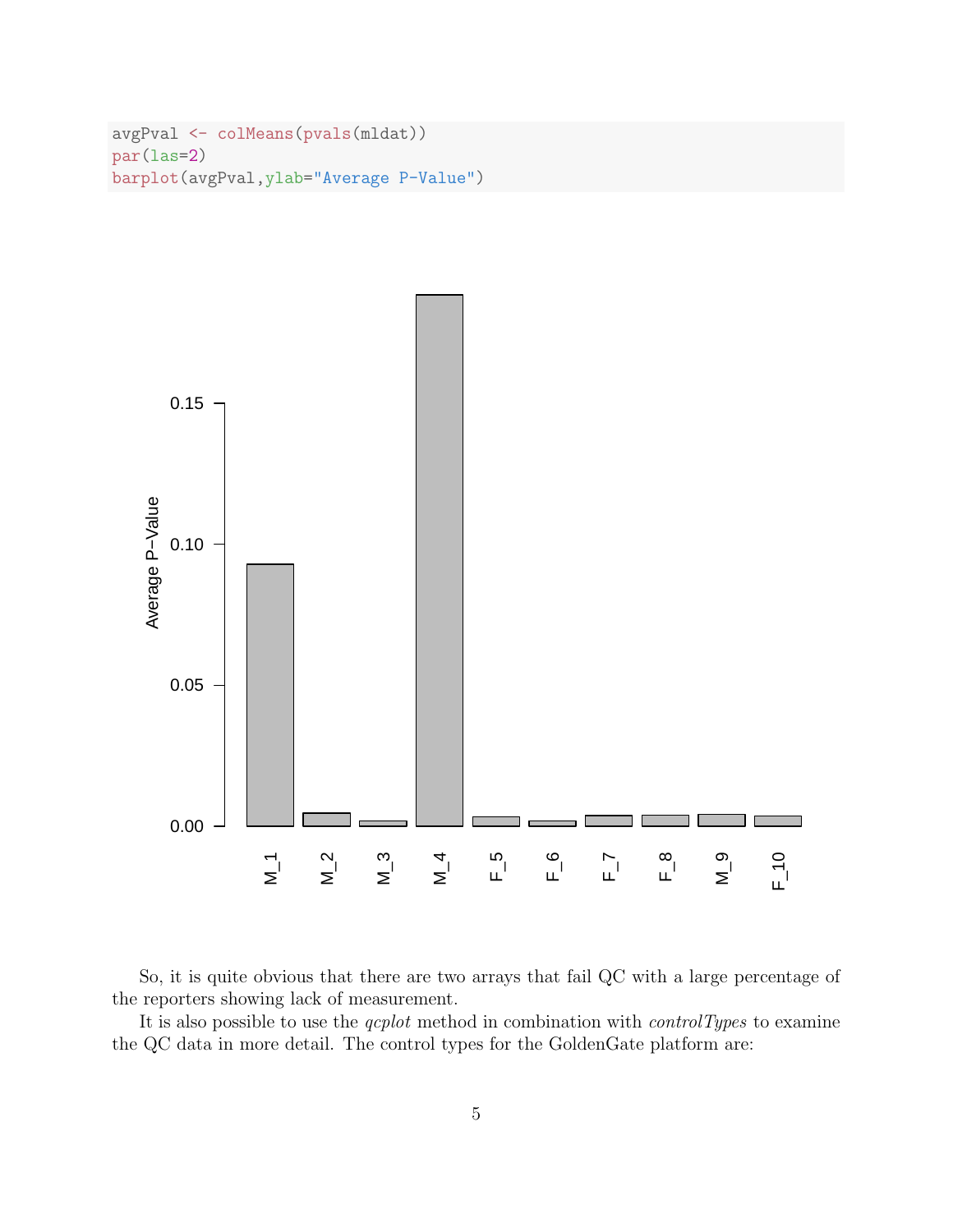controlTypes(mldat)

- ## [1] "ALLELE SPECIFIC EXTENSION"
- ## [2] "EXTENSION GAP"
- ## [3] "FIRST HYBRIDIZATION"
- ## [4] "GENDER"
- ## [5] "NEGATIVE"
- ## [6] "PCR CONTAMINATION"
- ## [7] "SECOND HYBRIDIZATION"

Looking more closely at the hybridization controls ("FIRST HYBRIDIZATION") is telling here:

qcplot(mldat,"FIRST HYBRIDIZATION")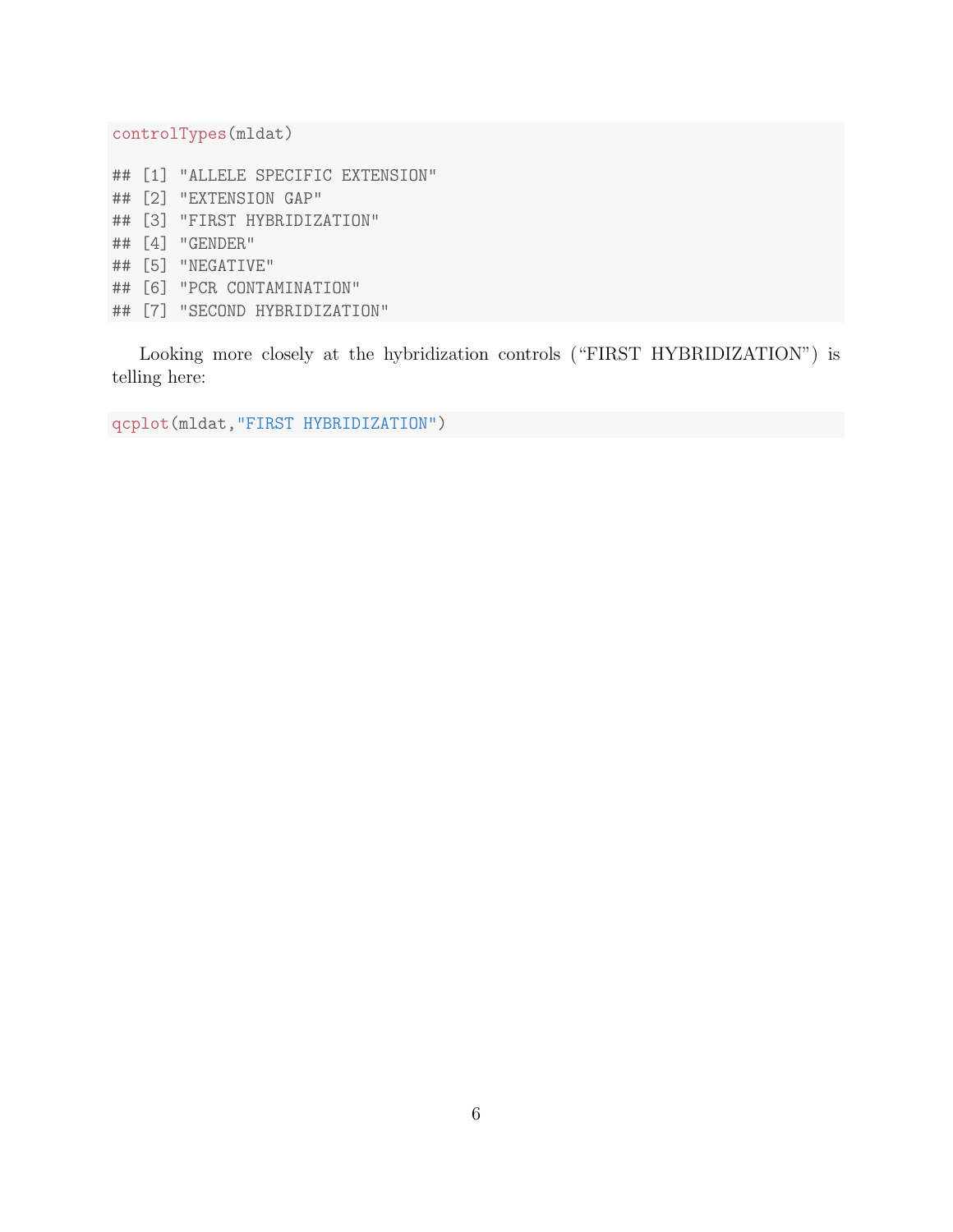

So, it appears that the hybridization controls (at least) failed for samples "M<sub>-1</sub>" and "M<sub>-4</sub>", which might help explain why the samples failed.

# 4 Normalization

The Illumina platform shows a significant dye bias in the two channels which will lead to bias in the estimates of Beta on the GoldenGate platform. Therefore, some normalization is required. The function, normalizeMethyLumiSet does this normalization. Basically, it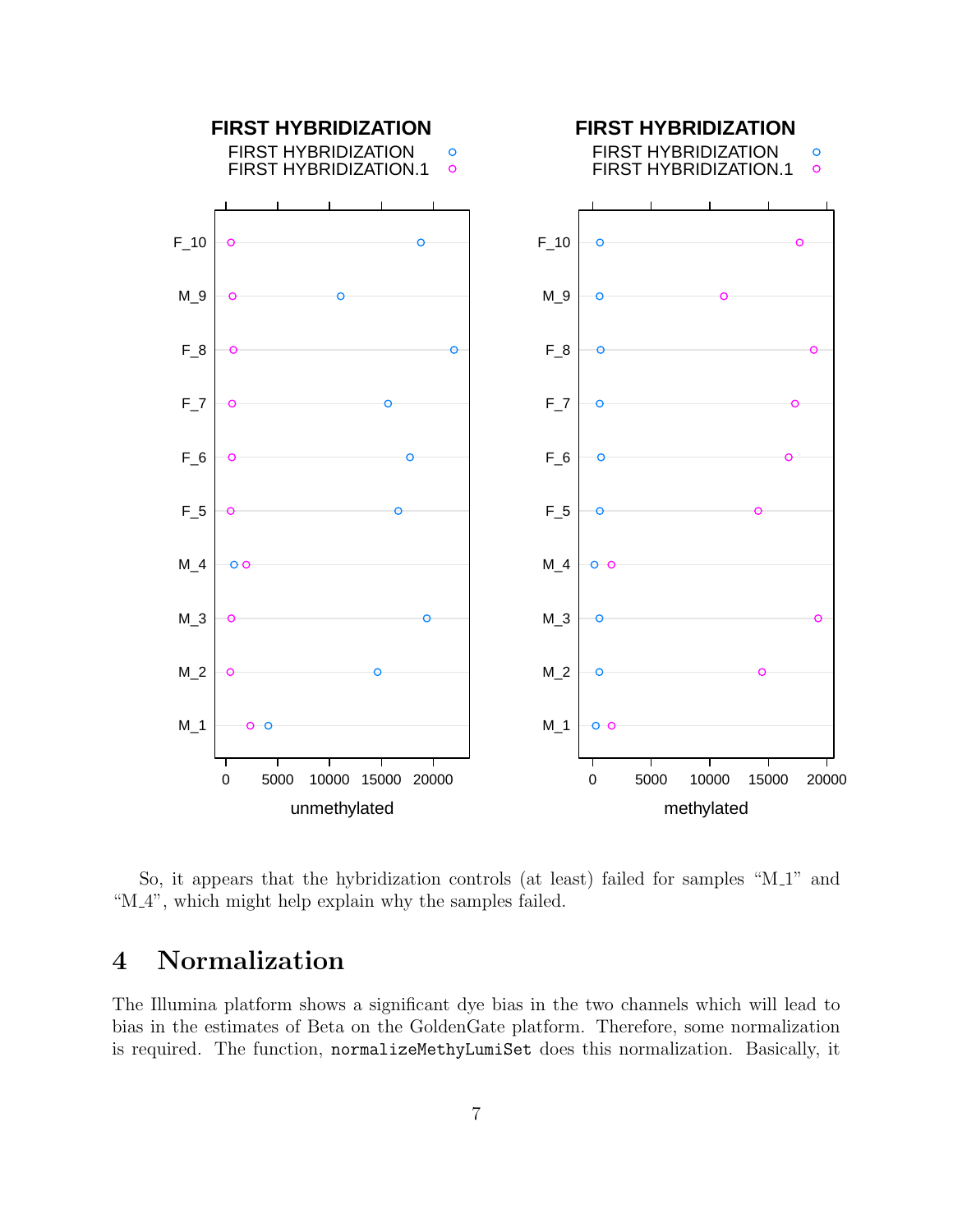looks at the median intensities in the methylated and unmethylated channels (each measured in one color on the GoldenGate platform) at very low and very high beta values and sets these medians equal. Using the transformed unmethylated and methylated values, new beta values are calculated using one of two "map" functions. The ratio function is the default and is the same as used by Illumina in the BeadStudio software, but values using the atan selection should be similar.

First, a bit of cleanup is needed. The two samples with significantly poorer quality are removed. The gender of the mis-labeled sample is also corrected.

```
toKeep <- (avgPval<0.05)
pData(mldat)$Gender[9] <- "F"
mldat.norm <- normalizeMethyLumiSet(mldat[,toKeep])
```
## 5 Example Analysis

As a simple example of an analysis, we can look for the differences between males and females. We already know there is a strong difference based on simple unsupervized methods (the MDS plot). However, methylation is particularly informative for sex differences because females undergo X-inactivation and are, therefore, expected to have one copy of the X chromosome largely methylated. Note that, while limma is used here to illustrate a point, an appropriate statistical framework for finding differential methylation targets based on the Illumina methylation platforms with data that is not normally distributed under the null is a current research topic for a number of groups.

```
library(limma)
##
## Attaching package: 'limma'
## The following object is masked from 'package:BiocGenerics':
##
## plotMA
dm <- model.matrix(~1+Gender,data=pData(mldat.norm))
colnames(dm)
## [1] "(Intercept)" "GenderM"
fit1 <- lmFit(exprs(mldat.norm),dm)
fit2 <- eBayes(fit1)
tt <- topTable(fit2,coef=2,genelist=fData(mldat.norm)[,c('SYMBOL','CHROMOSOME')],number=
x <- aggregate(tt$adj.P.Val,by=list(tt$CHROMOSOME),median)
colnames(x) <- c('Chromosome','Median adjusted P-value')
```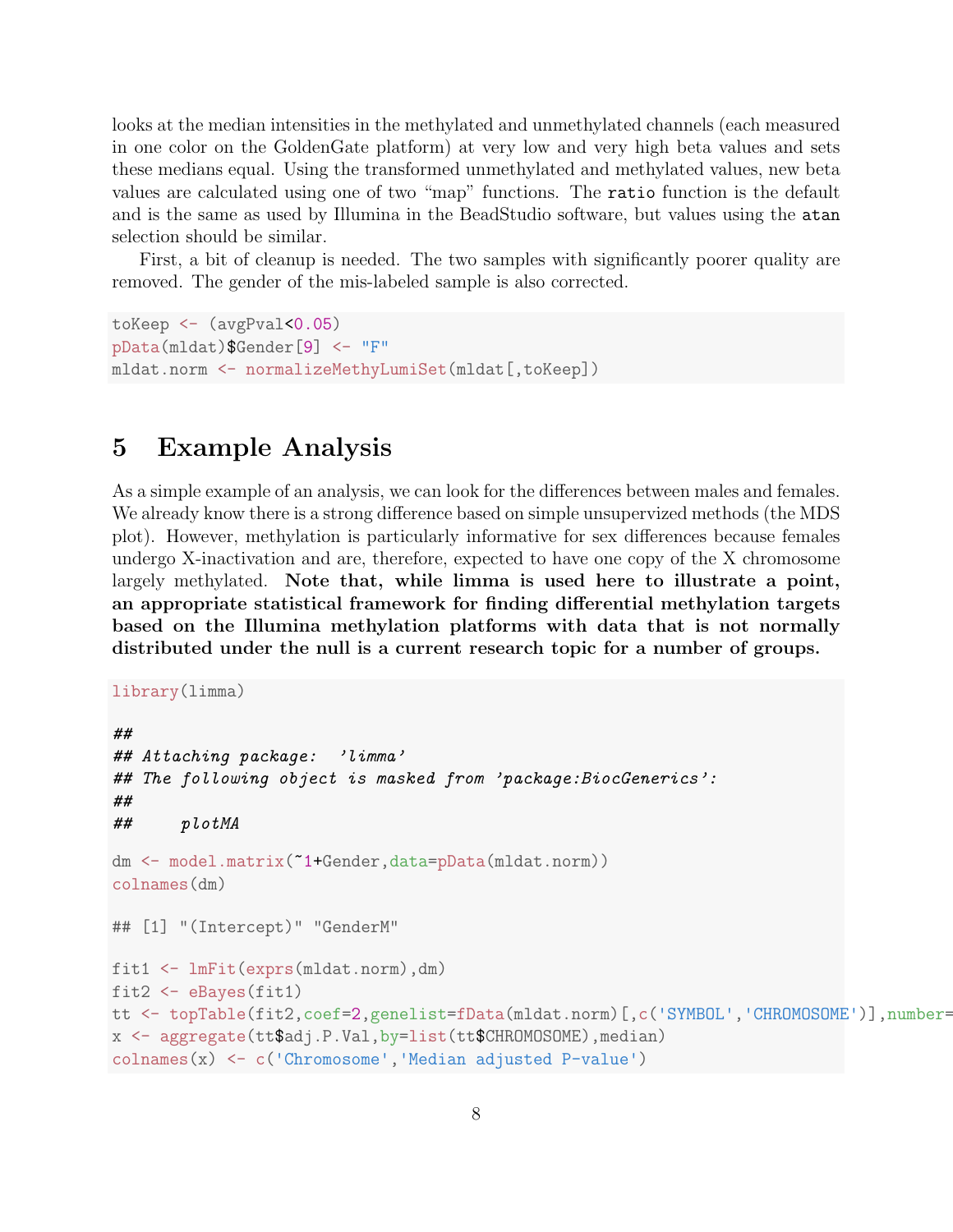library(xtable) xt <- xtable(x,label="tab:chromosomepvals",caption="The median adjusted p-value for each digits(xt)  $<-6$ print(xt,include.rownames=FALSE,align="cr")

| Chromosome        | Median adjusted P-value |
|-------------------|-------------------------|
| 1                 | 0.998947                |
| 10                | 0.998947                |
| 11                | 0.998947                |
| 12                | 0.998947                |
| 13                | 0.998947                |
| 14                | 0.998947                |
| 15                | 0.998947                |
| 16                | 0.998947                |
| 17                | 0.998947                |
| 18                | 0.998947                |
| 19                | 0.998947                |
| $\overline{2}$    | 0.998947                |
| 20                | 0.998947                |
| 21                | 0.998947                |
| 22                | 0.998947                |
| 3                 | 0.998947                |
| 4                 | 0.998947                |
| $\overline{5}$    | 0.998947                |
| 6                 | 0.998947                |
| $\overline{7}$    | 0.998947                |
| 8                 | 0.998947                |
| 9                 | 0.998947                |
| $\rm\overline{X}$ | 0.000114                |

Table 1: The median adjusted p-value for each chromosome showing that the X-chromosome is highly significantly different between males and females

Looking at the median adjusted p-values for the resulting differences (calculated using limma), one can quickly see that the X chromosome is, indeed, quite significantly different, on the whole, between males and females. The actual p-values are plotted to show the distribution.

# 6 sessionInfo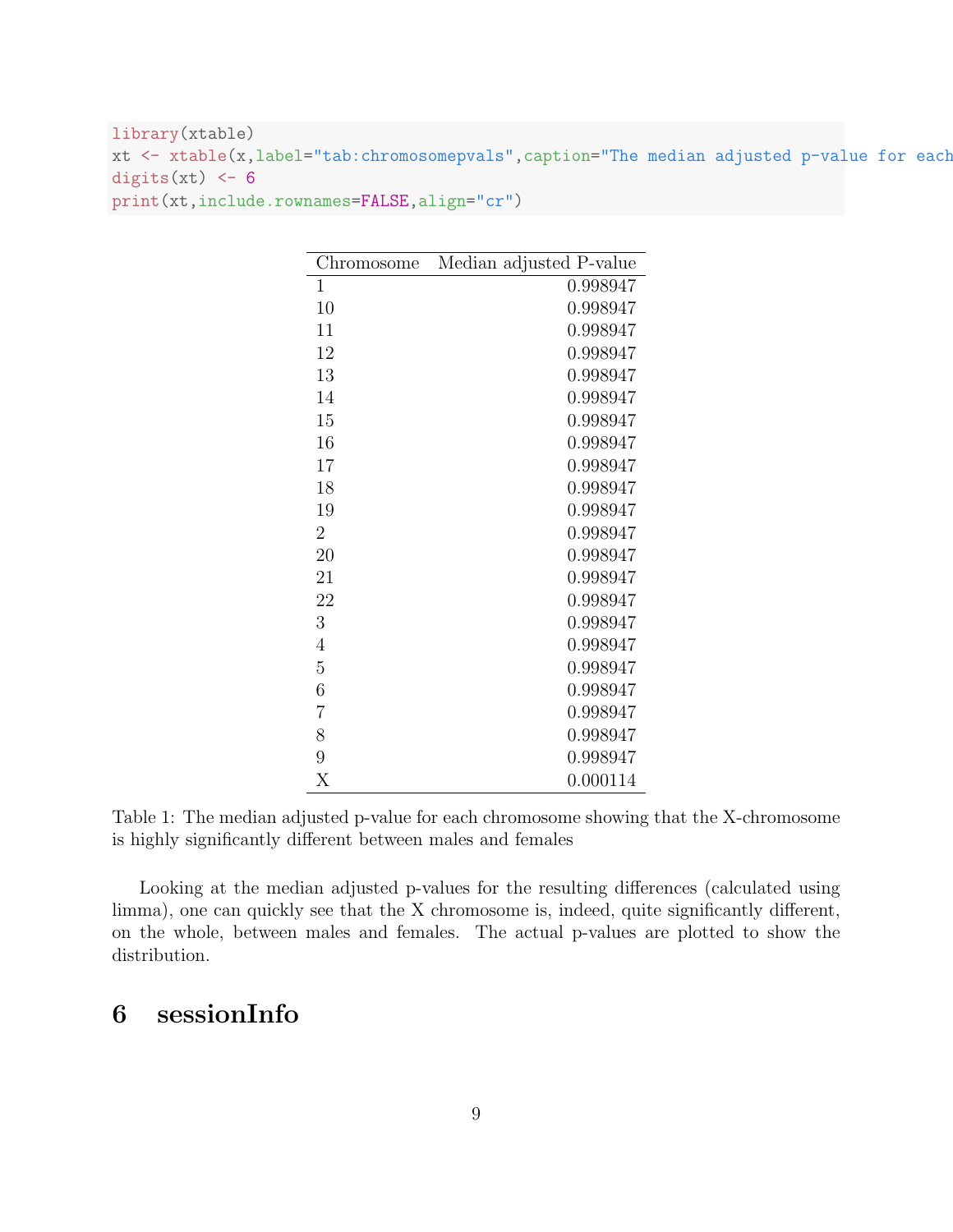toLatex(sessionInfo())

- R version 4.2.0 RC (2022-04-21 r82226), x86\_64-pc-linux-gnu
- Locale: LC\_CTYPE=en\_US.UTF-8, LC\_NUMERIC=C, LC\_TIME=en\_GB, LC\_COLLATE=C, LC\_MONETARY=en\_US.UTF-8, LC\_MESSAGES=en\_US.UTF-8, LC\_PAPER=en\_US.UTF-8, LC\_NAME=C, LC\_ADDRESS=C, LC\_TELEPHONE=C, LC\_MEASUREMENT=en\_US.UTF-8, LC\_IDENTIFICATION=C
- Running under: Ubuntu 20.04.4 LTS
- Matrix products: default
- BLAS: /home/biocbuild/bbs-3.16-bioc/R/lib/libRblas.so
- LAPACK: /home/biocbuild/bbs-3.16-bioc/R/lib/libRlapack.so
- Base packages: base, datasets, grDevices, graphics, methods, parallel, stats, stats4, utils
- Other packages: AnnotationDbi 1.59.0, Biobase 2.57.0, BiocGenerics 0.43.0, Biostrings 2.65.0, FDb.InfiniumMethylation.hg19 2.2.0, GenomeInfoDb 1.33.1, GenomicFeatures 1.49.1, GenomicRanges 1.49.0, IRanges 2.31.0, MatrixGenerics 1.9.0, S4Vectors 0.35.0, SummarizedExperiment 1.27.1, TxDb.Hsapiens.UCSC.hg19.knownGene 3.2.2, XVector 0.37.0, bumphunter 1.39.0, foreach 1.5.2, ggplot2 3.3.5, iterators 1.0.14, knitr 1.39, lattice 0.20-45, limma 3.53.0, locfit 1.5-9.5, matrixStats 0.62.0, methylumi 2.43.0, minfi 1.43.0, org.Hs.eg.db 3.15.0, reshape2 1.4.4, scales 1.2.0, xtable 1.8-4
- Loaded via a namespace (and not attached): BiocFileCache 2.5.0, BiocIO 1.7.0, BiocParallel 1.31.0, DBI 1.1.2, DelayedArray 0.23.0, DelayedMatrixStats 1.19.0, GEOquery 2.65.0, GenomeInfoDbData 1.2.8, GenomicAlignments 1.33.0, HDF5Array 1.25.0, KEGGREST 1.37.0, MASS 7.3-57, Matrix 1.4-1, R6 2.5.1, RColorBrewer 1.1-3, RCurl 1.98-1.6, RSQLite 2.2.13, Rcpp 1.0.8.3, Rhdf5lib 1.19.0, Rsamtools 2.13.0, XML 3.99-0.9, annotate 1.75.0, askpass 1.1, assertthat 0.2.1, base64 2.0, beanplot 1.3.1, biomaRt 2.53.0, bit 4.0.4, bit64 4.0.5, bitops 1.0-7, blob 1.2.3, cachem 1.0.6, cli 3.3.0, codetools 0.2-18, colorspace 2.0-3, compiler 4.2.0, crayon 1.5.1, curl 4.3.2, data.table 1.14.2, dbplyr 2.1.1, digest 0.6.29, doRNG 1.8.2, dplyr 1.0.9, ellipsis 0.3.2, evaluate 0.15, fansi 1.0.3, fastmap 1.1.0, filelock 1.0.2, genefilter 1.79.0, generics 0.1.2, glue 1.6.2, grid 4.2.0, gtable 0.3.0, highr 0.9, hms 1.1.1, httr 1.4.2, illuminaio 0.39.0, lifecycle 1.0.1, magrittr 2.0.3, mclust 5.4.9, memoise 2.0.1, multtest 2.53.0, munsell 0.5.0, nlme 3.1-157, nor1mix 1.3-0, openssl 2.0.0, pillar 1.7.0, pkgconfig 2.0.3, plyr 1.8.7, png 0.1-7, preprocessCore 1.59.0, prettyunits 1.1.1, progress 1.2.2, purrr 0.3.4, quadprog 1.5-8, rappdirs 0.3.3, readr 2.1.2, reshape 0.8.9, restfulr 0.0.13, rhdf5 2.41.0, rhdf5filters 1.9.0, rjson 0.2.21,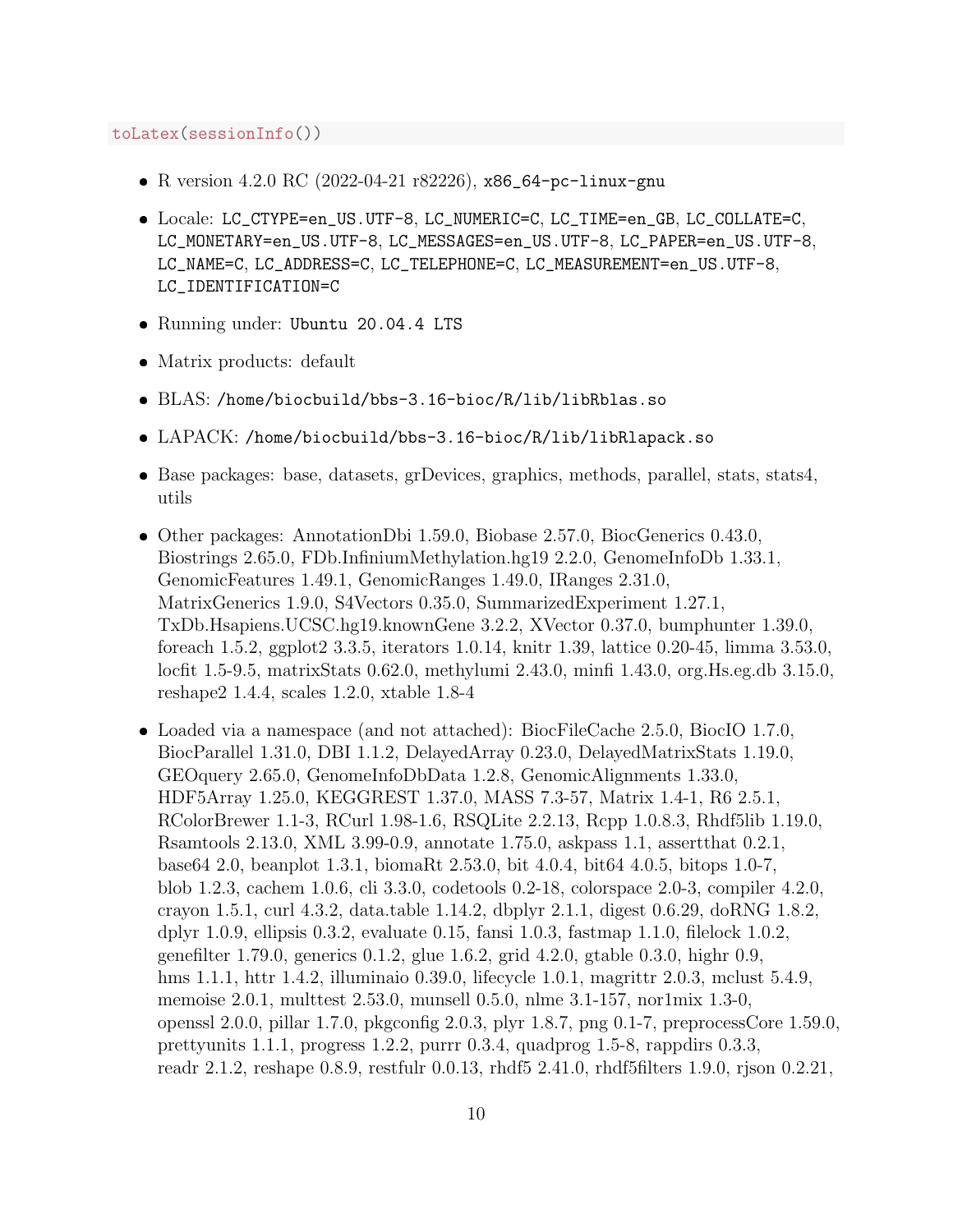rlang 1.0.2, rngtools 1.5.2, rtracklayer 1.57.0, scrime 1.3.5, siggenes 1.71.0, sparseMatrixStats 1.9.0, splines 4.2.0, stringi 1.7.6, stringr 1.4.0, survival 3.3-1, tibble 3.1.6, tidyr 1.2.0, tidyselect 1.1.2, tools 4.2.0, tzdb 0.3.0, utf8 1.2.2, vctrs 0.4.1, withr 2.5.0, xfun 0.30, xml2 1.3.3, yaml 2.3.5, zlibbioc 1.43.0